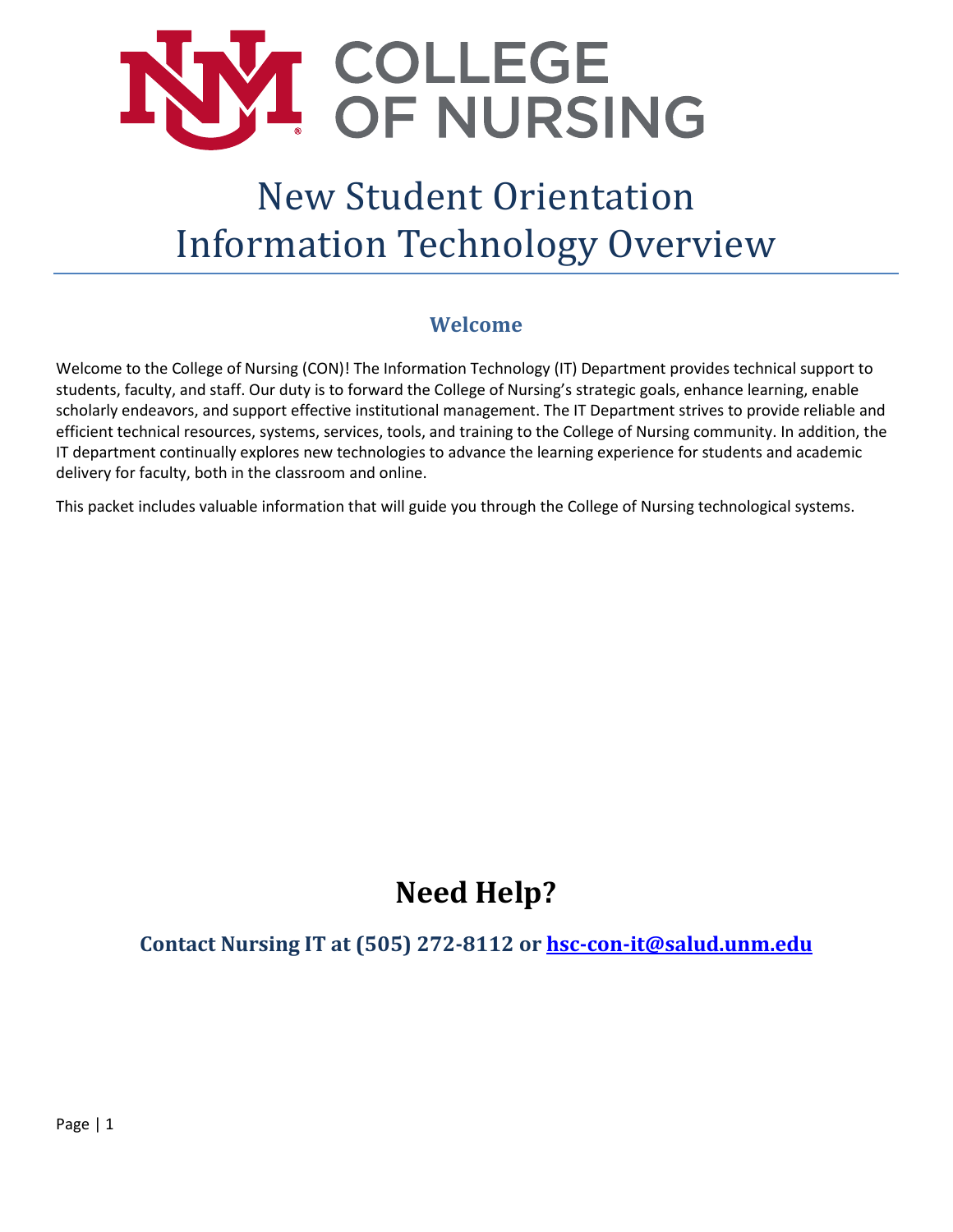## Contents

| 1.0        |
|------------|
| 1.1        |
|            |
|            |
|            |
|            |
|            |
|            |
|            |
|            |
|            |
|            |
|            |
|            |
|            |
|            |
|            |
| Appendix A |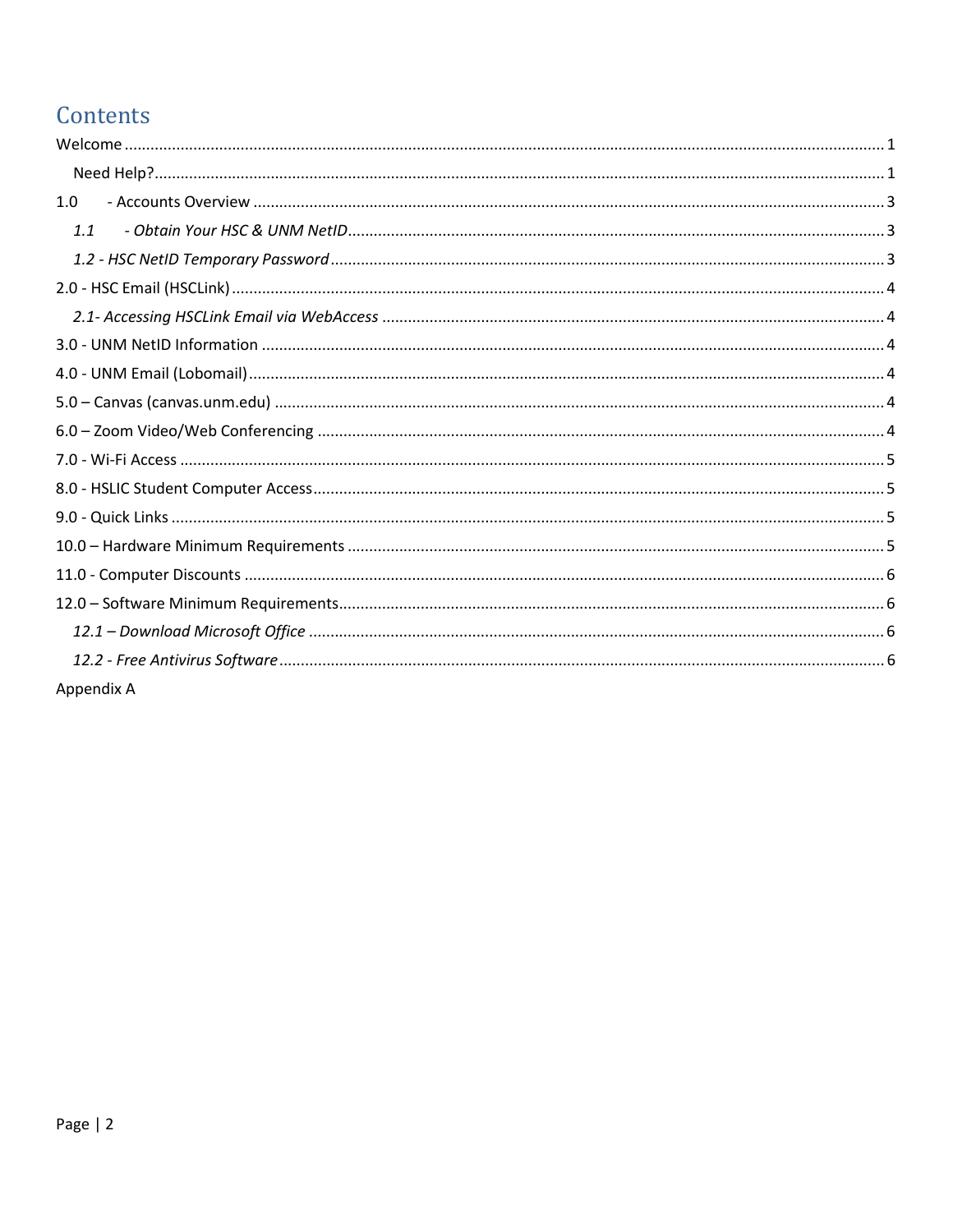## <span id="page-2-0"></span>**1.0 - Accounts Overview**

You will have two different accounts: a **UNM NetID** and an **HSC NetID**. The following are examples of what you can access with either account.

| <b>HSC NetID</b>                 | UNM NetID                         |
|----------------------------------|-----------------------------------|
| • Created automatically          | • Created automatically *         |
| • HSCLink Email (@salud.unm.edu) | • Lobomail (@unm.edu)             |
| • Learning Central               | $\bullet$ Canvas                  |
| • HSC Campus computers           | · my.unm.edu                      |
| • Remote access to HSC library   | • Main Campus computers           |
| resources (HSLIC)                | • Parking Services                |
| • HSC Secure Wi-Fi               | • Remote access to UNM's eLibrary |
| • HSC Identity Management (used  | • UNM web applications and        |
| for password settings)           | more                              |

*\*Both NetIDs may be identical, but not always. \*HSC and UNM passwords expire every 180 days. \*HSC NetIDs are created shortly after registering for degree-granting CON courses.* 

itudents at UNM prior to the CON admission may already have a UNM NetID.

#### <span id="page-2-1"></span>*1.1 - Obtain Your HSC & UNM NetID*

- 1. Go to [http://directory.unm.edu](http://directory.unm.edu/) and search your name
- 2. Click *your name* under the search results
- 3. Locate both **Email** and **NetID** text boxes
- 4. Your HSC NetID will be the prefix of your email. See below



*\*If your name does not come up after performing a search, contact CON IT at (505) 272-8112. \*Your HSC email address will automatically default as your main contact email for UNM. Please make sure you are checking this mailbox.*

<span id="page-2-2"></span>*1.2 - HSC NetID Temporary Password* 

Your HSC NetID account will be provided to you with a default, generic password using this formula:

*HSC\_ + [Last Four Digits of Your Banner ID] + [lowercase initials]*

• Example: **HSC\_1234jd**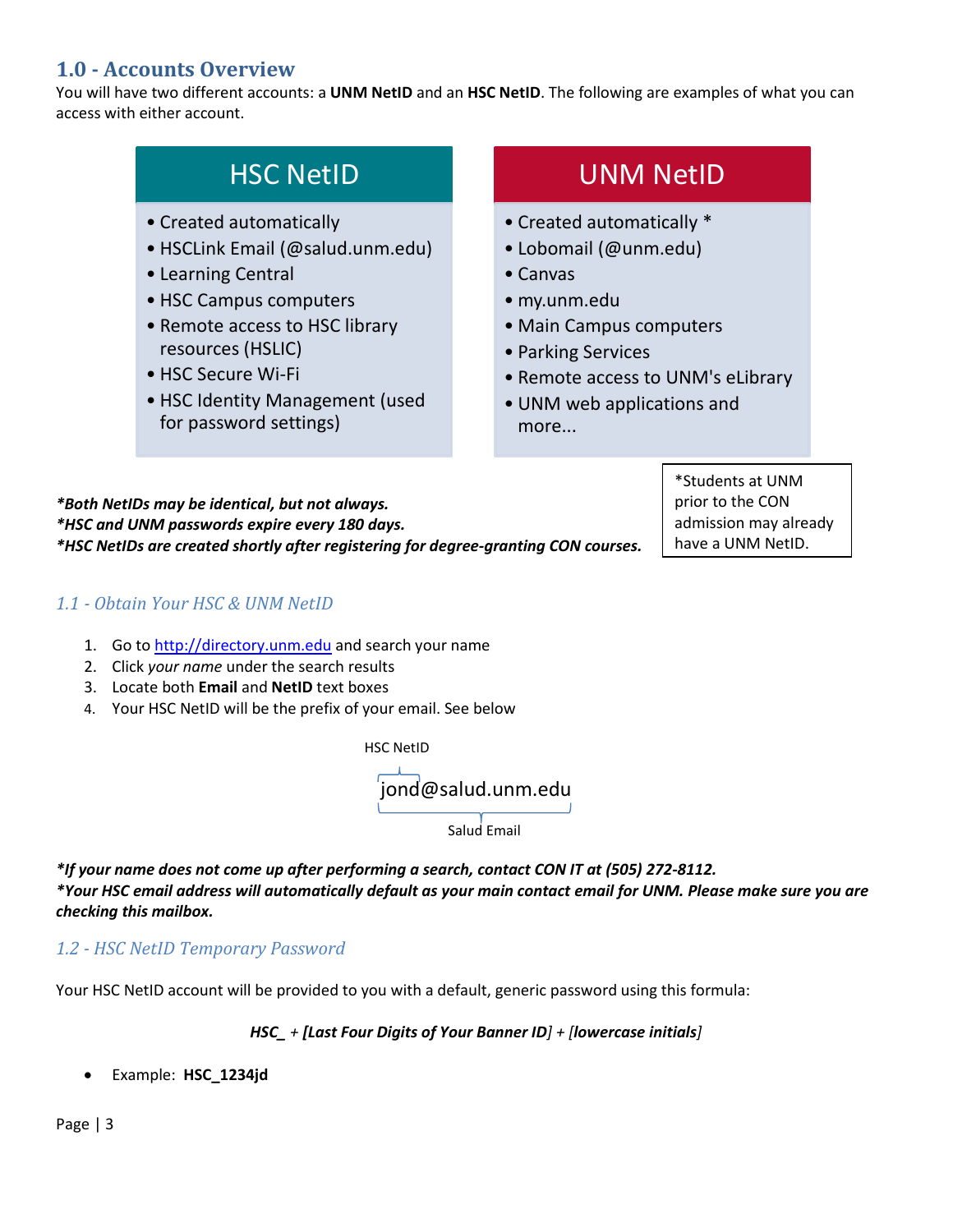## <span id="page-3-0"></span>**2.0 - HSC Email (HSCLink)**

(Also referred to as 'Salud' email.) The entire UNM Health Sciences Center (HSC) community uses an email program called "HSCLink." Students are given an HSCLink email account which will remain active until they leave the institution.

#### <span id="page-3-1"></span>*2.1- Accessing HSCLink Email via WebAccess*

- Browse t[o https://hsclink.health.unm.edu](https://hsclink.health.unm.edu/)
- Enter your HSC NetID login information

The **User name** text box only requires the first part of your email address. Typing in your full email address will result in an incorrect login.

## *\*Students are required to check their CON-provided email account (HSCLink) on a regular basis. \*Students are responsible for content delivered to this account.*

<span id="page-3-2"></span>*\*Students must use HSCLink for email communication with CON Faculty & Staff.*

### **3.0 - UNM NetID Information**

<span id="page-3-3"></span>Your UNM NetID is required to access Canvas courses and other main campus resources as explained above.

## **4.0 - UNM Email (Lobomail)**

Previous UNM students may also have a UNM email account. Your email address is your UNM NetID appended to @unm.edu. Example: [UNM\\_NetID@unm.edu.](mailto:UNM_NetID@unm.edu) Your UNM email is accessible at [http://lobomail.unm.edu.](http://lobomail.unm.edu/)

**Your HSC email account (HSCLink) is set as your primary email; all official CON emails are automatically directed to this address.** Please be aware that some students or main campus faculty/staff may send messages to your UNM account. E-mail from @unm.edu can be forwarded to HSC/Salud e-mail (recommended).

## <span id="page-3-4"></span>**5.0 – Canvas (canvas.unm.edu or my.unm.edu)**

Students are granted access to Canvas (online) courses on the first day the course is scheduled to begin. Access is then removed two weeks after the official class end date. Students must use their **UNM NetID** when accessing Canvas. The official start and end date of a course can be found at [http://schedule.unm.edu.](http://schedule.unm.edu/)

## <span id="page-3-5"></span>**6.0 – Zoom Video/Web Conferencing (**<http://zoom.us/>**)**

Many – but not all – instructors use Zoom video/web conferencing for online synchronous meetings. Zoom is a fairly friendly video-conferencing interface. Students will find a link for 'Zoom Meetings' (or 'Zoom Web Conferences' or 'Web Conferences') in the online course in Canvas. **Your first time using Zoom will require that you download & install Zoom (free) on your computer.** This will take a few minutes. Once you go into a meeting, a screen will appear and you need to click on 'Join Audio' to join in the meeting and participate.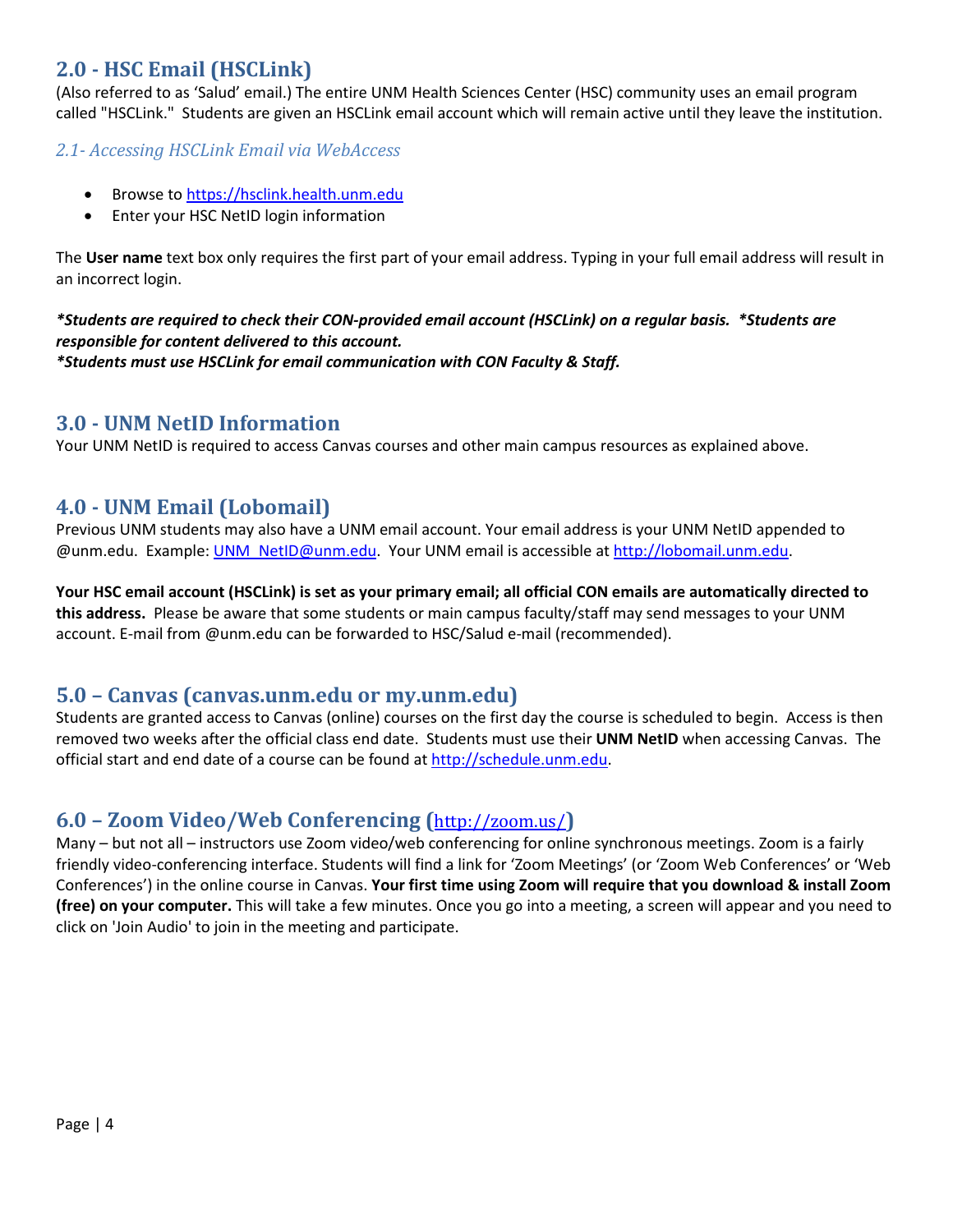## <span id="page-4-0"></span>**7.0 - Wi-Fi Access**

Wireless access is available in major buildings around North and Main campus.

Health Science Center:

HSC Secure (Login using the HSC NetID and Password)

HSC\_Guest (Intended for HSC visitors)

UNM:

Lobo-Wi-Fi (Login connection using UNM NetID and Password) Lobo-Guest (Intended for UNM visitors)

## <span id="page-4-1"></span>**8.0 - HSLIC Student Computer Access**

Computers are available for student use in the Health Sciences Library and Informatics Center (HSLIC)

## <span id="page-4-2"></span>**9.0 - Quick Links**

#### **Accounts**

HSC Password Change: [https://hscid.health.unm.edu](https://hscid.health.unm.edu/) UNM Password Change: [http://netid.unm.edu](http://netid.unm.edu/) UNM Portal: [http://my.unm.edu](http://my.unm.edu/)

#### **Email**

HSCLink email: [http://hsclink.health.unm.edu](http://hsclink.health.unm.edu/) UNM Email: [http://lobomail.unm.edu](http://lobomail.unm.edu/) or [http://my.unm.edu](http://my.unm.edu/)

#### **Other Resources**

Canvas: [canvas.unm.edu](https://canvas.unm.edu/) Bookstore:<http://bookstore.unm.edu/> CON Website:<https://hsc.unm.edu/college-of-nursing/> HSC Library: <https://hslic.unm.edu/> Learning Central: [https://learningcentral.health.unm.edu](https://learningcentral.health.unm.edu/plateau/user/login.jsp) UNM Libraries: <http://www.unm.edu/libraries.html> Parking & Transportation Services: [http://pats.unm.edu](http://pats.unm.edu/)

## <span id="page-4-3"></span>**10.0 – Hardware Minimum Requirements**

Incoming nursing students are required to have a laptop computer to take computerized exams. Students' laptops must meet the requirements outlined below. **Please contact CON IT for questions regarding your laptop's compatibility.** 

| <b>Laptop Specifications</b> |                                                                 |  |
|------------------------------|-----------------------------------------------------------------|--|
| <b>Computer Processor</b>    | Intel <sup>®</sup> Core <sup>™</sup> i5 processor or equivalent |  |
| Memory                       | 4 GB or higher                                                  |  |
| <b>Operating System</b>      | Windows 10 (Mac OSX or later)                                   |  |
| Hard Drive                   | 128 GB SSD or 500 GB HDD storage                                |  |
| Battery                      | Minimum 4 hours or more (recommended)                           |  |
|                              |                                                                 |  |

## *Chromebooks and tablets are NOT compatible*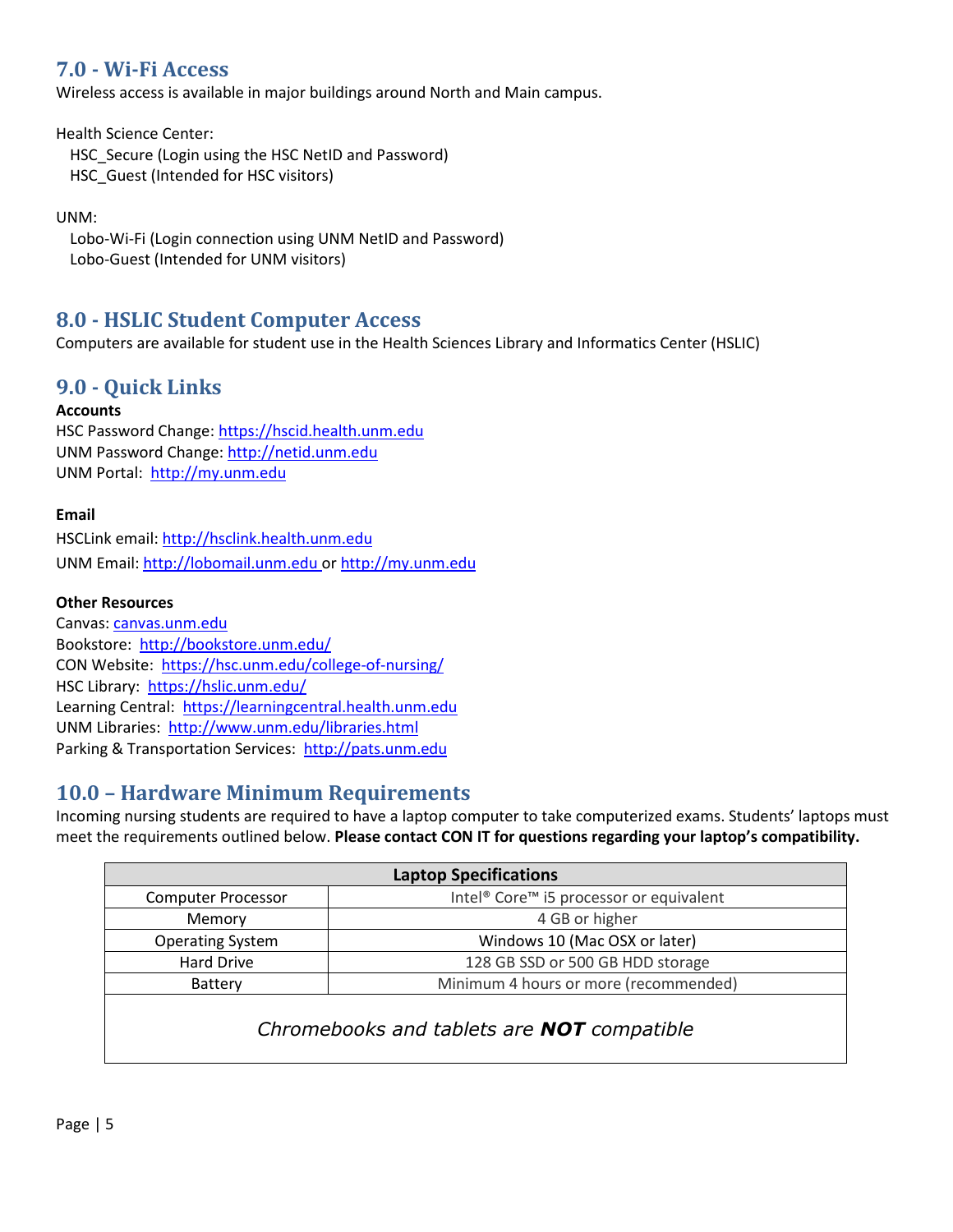## <span id="page-5-0"></span>**11.0 - Computer Discounts**

Computer manufacturers offer special benefits and discounts to UNM-HSC students, faculty, and staff. This is not an endorsement of a particular brand of computer; it is simply a courtesy link.

<span id="page-5-1"></span><https://bookstore.unm.edu/c-253-computers-tablets.aspx> <http://www.dell.com/unm>

## **12.0 – Software Minimum Requirements**

The CON supports the use of Office and the docx, xlsx, & pptx formats. Students are required to have access to a computer running Office or the ability to open Office based files. Compatibility packs are available at no cost from Microsoft for previous versions of Office. Instructors are not required to convert files for compatibility with older versions of office.

Unless an alternate format receives prior approval from an instructor, the CON only supports the following file types:

- Microsoft Office: All versions (docx, doc, xlsx, xls, pptx, ppt)
- Adobe Acrobat (pdf)
- Rich Text Format (rtf)

#### <span id="page-5-2"></span>*12.1 – Download Microsoft Office*

As a student, you may be able to download a free version of Microsoft Office by following these steps:

- 1. Go to: http://lobomail.unm.edu/
- 2. Log in using your UNM email and password
- 3. Click **Install Office** at the top right of your window

<span id="page-5-3"></span>\*Students without a UNM email can contact CON IT for alternative instructions to download Microsoft Office.

#### *12.2 - Free Antivirus Software*

The UNM IT Department offers a variety of free applications including Symantec Endpoint Protection Antivirus Software. To download a copy, simply to go<http://it.unm.edu/download/> and log in using your UNM NetID and password.